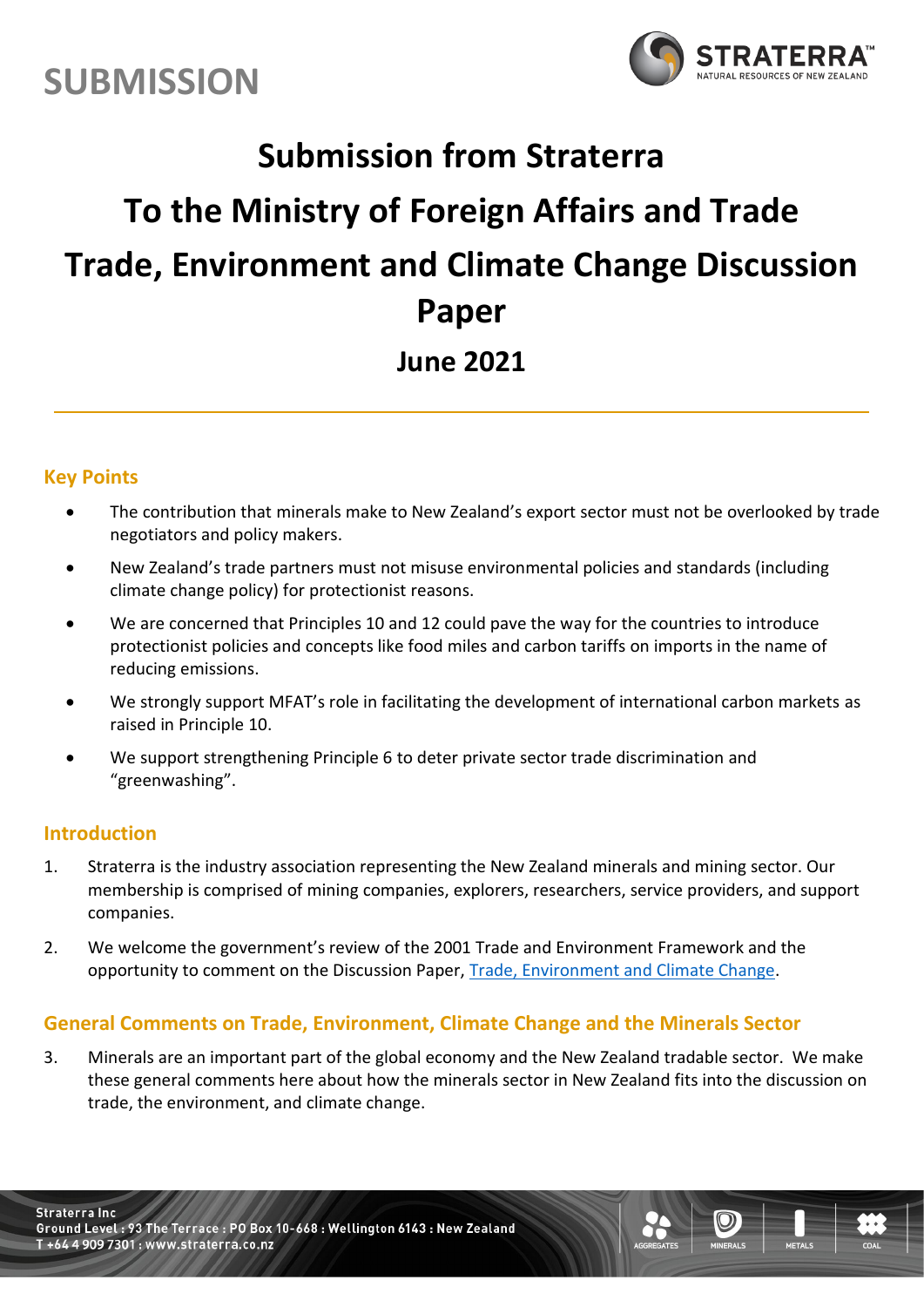## **SUBMISSION**



### Trade and Investment

- 4. Minerals are a key component of manufacturing supply chains and global trade. New Zealand minerals make a major contribution to New Zealand export receipts. For example, gold is New Zealand's secondbiggest export to Australia according to Statistics New Zealand. Coal as an industrial heat source has an important role in maintaining the international competitiveness of our agricultural sector – dairy in particular. Coal is a key input into / an important contributor to the energy-intensive export sector i.e., for steel making (as a mineral and heat source). Mineral producers in New Zealand e.g., coal miners compete with imported products as do cement manufacturers.
- 5. The minerals sector also features heavily in New Zealand's inward and outward investment and in cross border flows of services. New Zealand companies and people are active in the minerals sector offshore and many mining companies in New Zealand have overseas shareholding contributing to productivity improvement and job creation locally.

### Environment

6. Like most human activities mineral extraction has an impact on the environment. New Zealand's robust environmental legislation ensures that mining in New Zealand meets high standards in terms of mitigation and compensation.

### Climate Change

- 7. The products of mining will play an important role in reducing global emissions and New Zealand can contribute to this. Minerals are needed in increasing abundance to make wind turbines, solar panels, batteries, electric vehicles etc., as the world transitions towards a lower-carbon economy. Minerals and aggregates also have an important role in helping New Zealand adapt to the changing climate and increasing the resilience of infrastructure.
- 8. Coal is but one mineral mined in New Zealand that, as a fossil fuel, creates emissions when it is burned (not when it is mined other than a small quantum of fugitive emissions of methane) and note the contribution to a country's emissions account occurs when it is burned not where it is mined.
- 9. Straterra fully acknowledges the international imperative to reduce carbon emissions. We support the government's goal for New Zealand to achieve net zero emissions by 2050. But it is important that the goal is not achieved at the expense of increased global (as opposed to New Zealand) emissions, and it is important that New Zealand aims to take the least cost emissions reduction path.

### **Proposed Trade, Environment and Climate Change Framework**

- 10. We support the government developing a Trade, Environment and Climate Change Framework to be used by New Zealand trade negotiators in shaping and informing New Zealand's trade agreements.
- 11. It is important that New Zealand trade partners do not misuse environmental policies and standards (including climate change policy) for protectionist reasons. Environmental standards and polices should be designed and implemented to meet countries' environmental objectives and not used as trade barriers or to discriminate between products on the basis of the country they come from.
- 12. Measures that focus on the ways in which products are manufactured or processed and the ways natural resources are extracted or harvested ("processes and production methods" or PPMs) are particularly relevant for the New Zealand minerals sector. These measures must not be allowed to be used to block trade.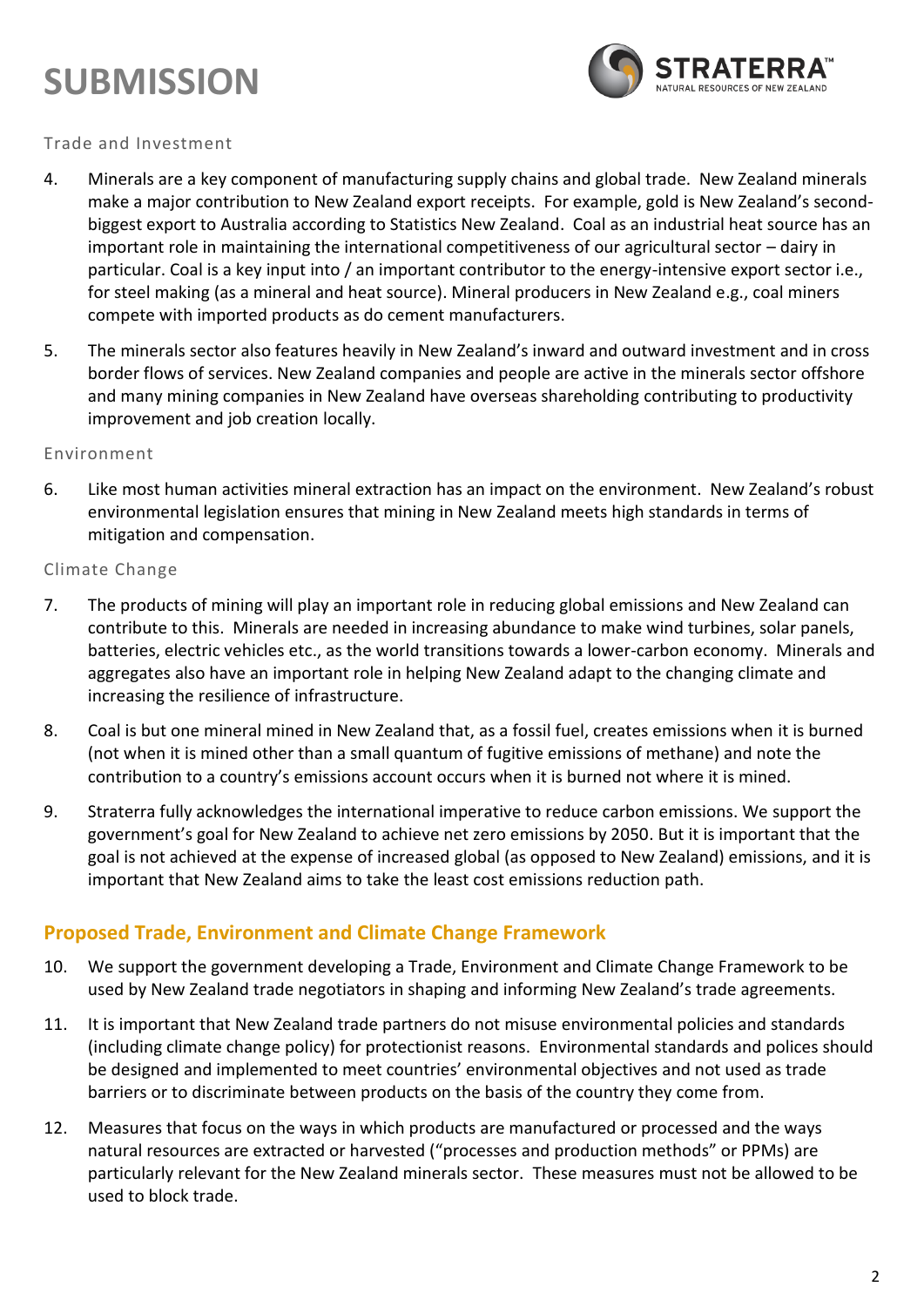### **SUBMISSION**



- 13. The US, UK and European Union have, for example, all considered some form of carbon border charge to be applied to products from countries with weak climate change regimes. New Zealand has a relatively strong climate change regime, but it also has a strong interest in opposing such protectionist measures. Fortunately, carbon tariffs have recently been ruled out by the UK government.
- 14. Likewise, earlier this century UK retailers and others promoted the concept of food miles, which focused on the distance a product travels to market which was clearly of significant concern to New Zealand exporters who were prejudiced due to their location. The premise was faulty for a number of reasons not least because transport distances were less relevant than overall carbon emissions.
- 15. We fully support the aim and content of the Framework to address policies and concepts that ostensibly aim to protect the environment but are actually a means to protect domestic production over imported products.

### **Comment on Proposed Framework Principles**

16. We have reviewed the paper and the principles proposed and fully support the intent and the approach adopted. We support most of the 12 principles and the arguments and discussion in support of them. We make comments on three of them, here.

### *Principle 6*

*Seek to ensure that regulatory measures that aim to enhance environmental performance and address climate change are designed to achieve the environmental objective that is being promoted, are non-discriminatory, and do not constitute unnecessary barriers to trade. Encourage private standards that aim to enhance environmental performance and address climate change also be designed in the same manner.*

- 17. We fully support this principle. It is important that environmental regulations are non-discriminatory and do not create barriers to trade.
- 18. We note the second sentence which aims to address private sector practices creating trade barriers against imports given that private entities are not subject to WTO rules. The food miles concept referred to above would fit into this category. A related example the coal and fossil fuels sectors in New Zealand are facing is discrimination by banks against local production by not lending to these sectors. This is done to promote their environmental credentials but is hypocritical and misleading given they continue to support imported product that is consumed and burned locally.
- 19. Acknowledging that private entities are not subject to WTO rules, we agree it would be beneficial if trade discrimination by the private sector, as given in these examples, could be prevented.
- 20. Principle 6 does not do enough to prevent such private sector discrimination. Rather than simply 'encourage' private standards we ask that mechanisms with more teeth be identified including by getting commitments from trade negotiation partners to deter private sector trade discrimination and barriers by in their jurisdictions. We also believe that "greenwashing" (conveying a false impression that a company's practices are environmentally friendly) as given in the bank example above, has no place in the international trading environment and should be addressed by the Framework accordingly.